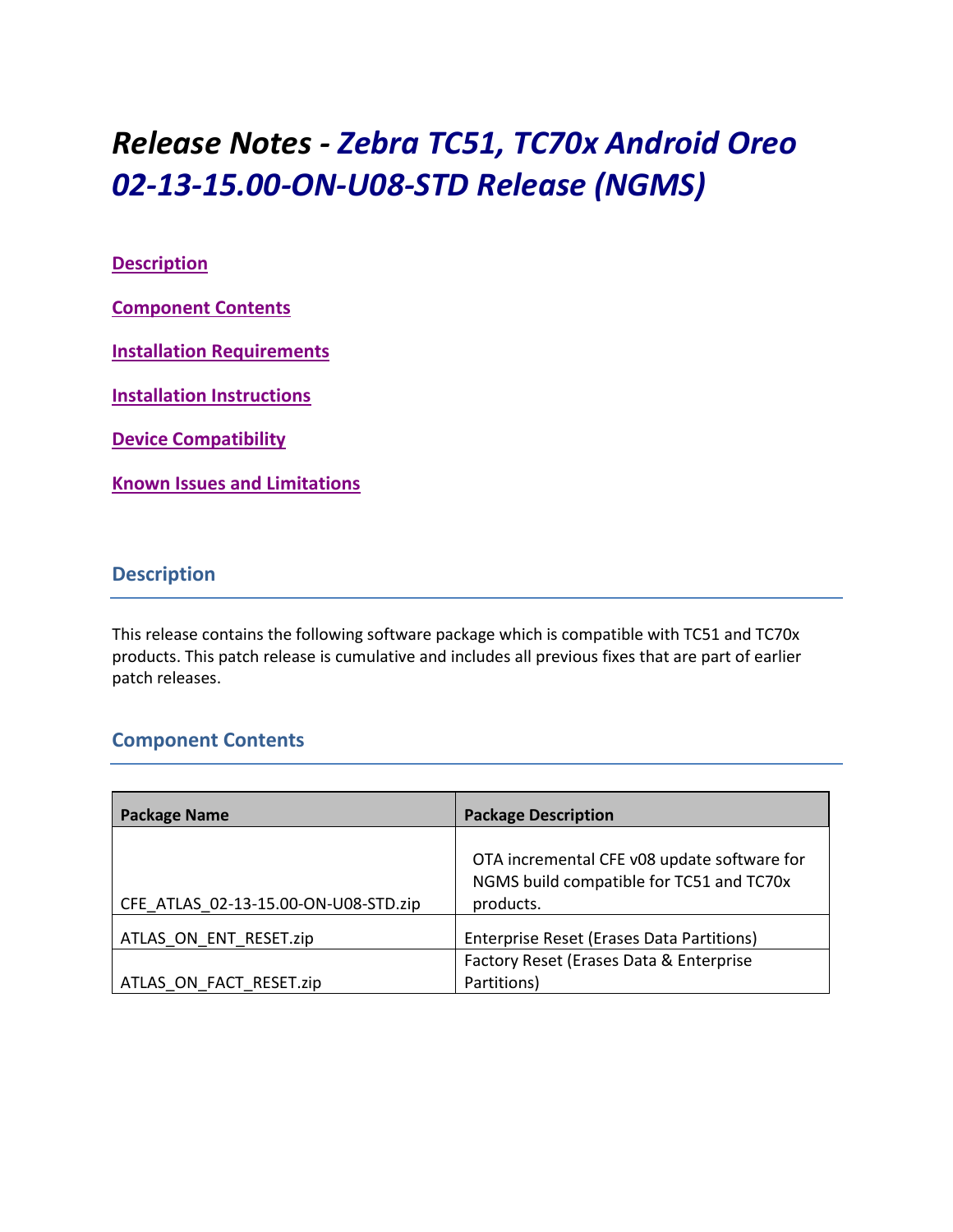# **Component Version Info**

| <b>Component / Description</b>   | <b>Version</b>                                            |
|----------------------------------|-----------------------------------------------------------|
| <b>Product Build Number</b>      | 02-13-15.00-ON-U08-STD                                    |
| <b>Android Version</b>           | 8.1.0                                                     |
| Linux Kernel                     | 3.10.84                                                   |
| Android SDK Level                | 27                                                        |
| Platform                         | QC8956                                                    |
| <b>Bluetooth Stack</b>           | 4.1                                                       |
| <b>Flash Size</b>                | 16/32GB                                                   |
| <b>RAM Size</b>                  | 2/4GB                                                     |
| Scanning                         | 20.0.38.0                                                 |
| DataWedge                        | 7.0.4                                                     |
| <b>EMDK</b>                      | 7.0.0.2000                                                |
| MXMF / OSX                       | MXMF: 8.2.1.0 / OSX: QCT.81.8.6 3                         |
| WiFi                             | FUSION_BA_2_11.0.0.024_O                                  |
|                                  | Radio: BA_2_11.0.0.017_O                                  |
|                                  | Application: BA 2 11.0.0.012 O                            |
|                                  | Middleware: BA_2_11.0.0.015_O                             |
|                                  | Firmware: 7.35.205.8_20181002                             |
| <b>NFC</b>                       | NFC_NCIHALx_AR003C.8.3.0_O_OpnSrc                         |
| PTT                              | 3.1.39                                                    |
| Touch FW                         | TC70x/TC75x = 1.9-Stylus-1-0 & TC51/TC56 = 1.8-Stylus-2.0 |
| RxLogger                         | 5.4.12.0                                                  |
| <b>Bluetooth Pairing Utility</b> | 3.14                                                      |
| Zebra Data Service               | 3.4.0.1180                                                |
| <b>Files</b>                     | 8.1.0                                                     |
| <b>Stage Now</b>                 | 3.1.1.1019                                                |
| <b>Battery Swap</b>              | 1.0                                                       |
| <b>User Guide</b>                | 1.0                                                       |
| ZVC                              | 2.1.0.12                                                  |
| <b>Battery Manger</b>            | 1.4.2                                                     |
| ActiveEdge                       | 2.5.16                                                    |
| WorryFree WiFi Analyzer          | 3.2.18                                                    |
| <b>Device Central</b>            | 1.0.6.0                                                   |
| Zebra Software License           | 3.1.1                                                     |
| Manager                          |                                                           |
| Audio                            | 0.8.0.0                                                   |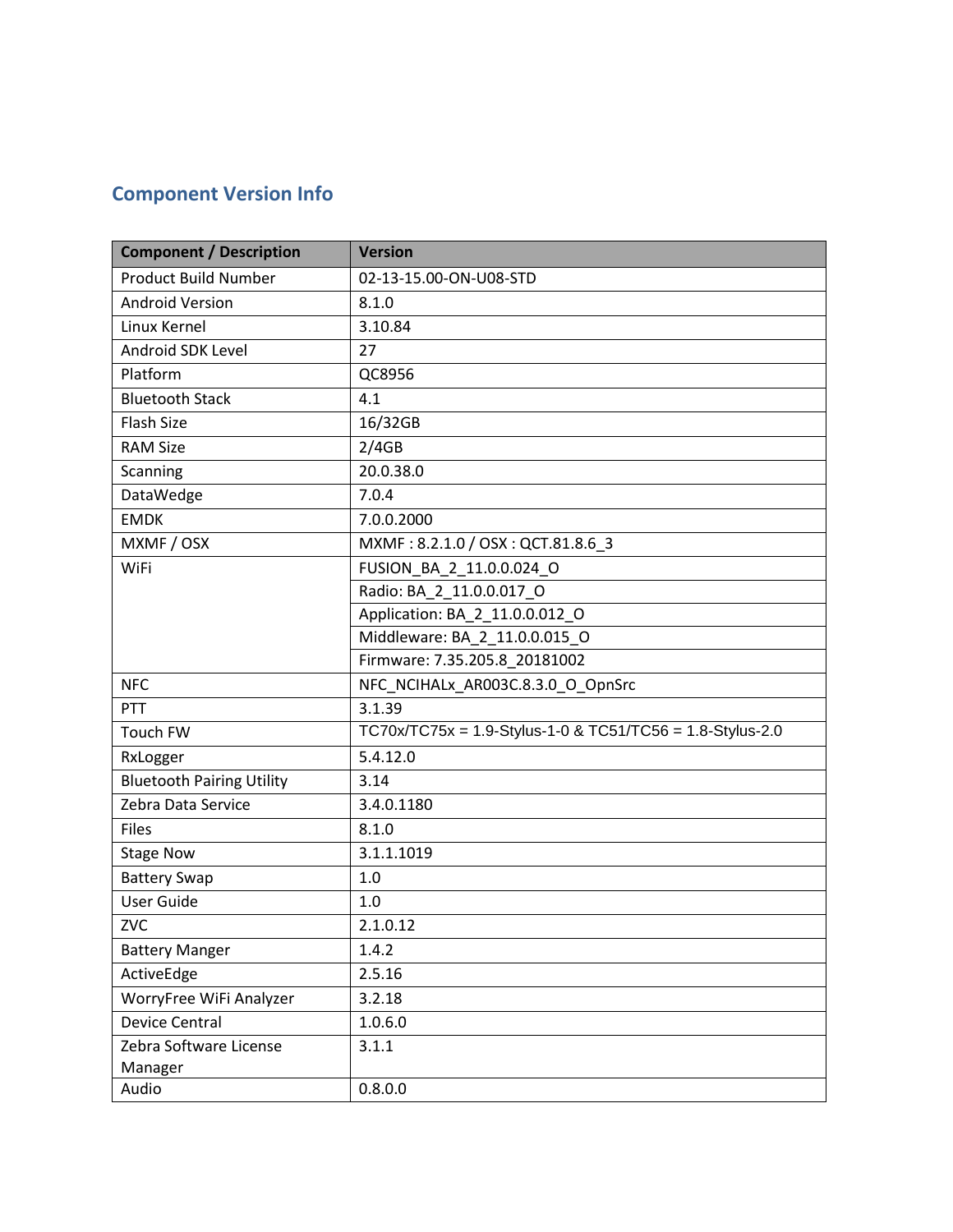| Diagnostic Tool      | 1.16.0.1                                    |  |
|----------------------|---------------------------------------------|--|
| <b>Finger Print</b>  | Zebra/TC70x/TC70x:8.1.0/02-13-15.00-ON-U08- |  |
|                      | STD/200:user/release-keys                   |  |
|                      | Zebra/TC51/TC51:8.1.0/02-13-15.00-ON-U08-   |  |
|                      | STD/200:user/release-keys                   |  |
|                      | Zebra/TC51/TC51HC:8.1.0/02-13-15.00-ON-U08- |  |
|                      | STD/200:user/release-keys                   |  |
| Security Patch Level | Feb 01 2019                                 |  |

#### **1. CFE v08 Updates:**

- ❖ CFE\_ATLAS\_02-13-15.00-ON-U08-STD.zip (NGMS)
- 1. **Android Security Patch Level: February 1, 2019**. Use the link below to see the Android Security bulletin for more information: <https://source.android.com/security/bulletin/>
- 2. Updated below mentioned components: For more detail please refer [http://techdocs.zebra.com](http://techdocs.zebra.com/)
	- o OSX QCT.81.8.6\_3
	- o WLAN
		- o FUSION\_BA\_2\_11.0.0.024\_O
		- o Radio: BA\_2\_11.0.0.017\_O
		- o Firmware: 7.35.205.8\_20181002
	- o PTT 3.1.39
	- o ZVC 2.1.0.12
	- o WorryFree WiFi Analyzer 3.2.18

# <span id="page-2-0"></span>**Installation Requirements**

- ADB installed on the PC (including adb drivers)
- USB debugging turned ON (from Developer options)
- TC51/TC70x/VC 80x/MC33 has:
	- o Version 02-13-15.00-ON-U01-STD.

#### **NOTE:**

1. CFE\_ATLAS\_02-13-15.00-ON-U08-STD\_should be applied only on top Full image (FPU\_ATLAS\_02-13-15.00-ON-U01-STD).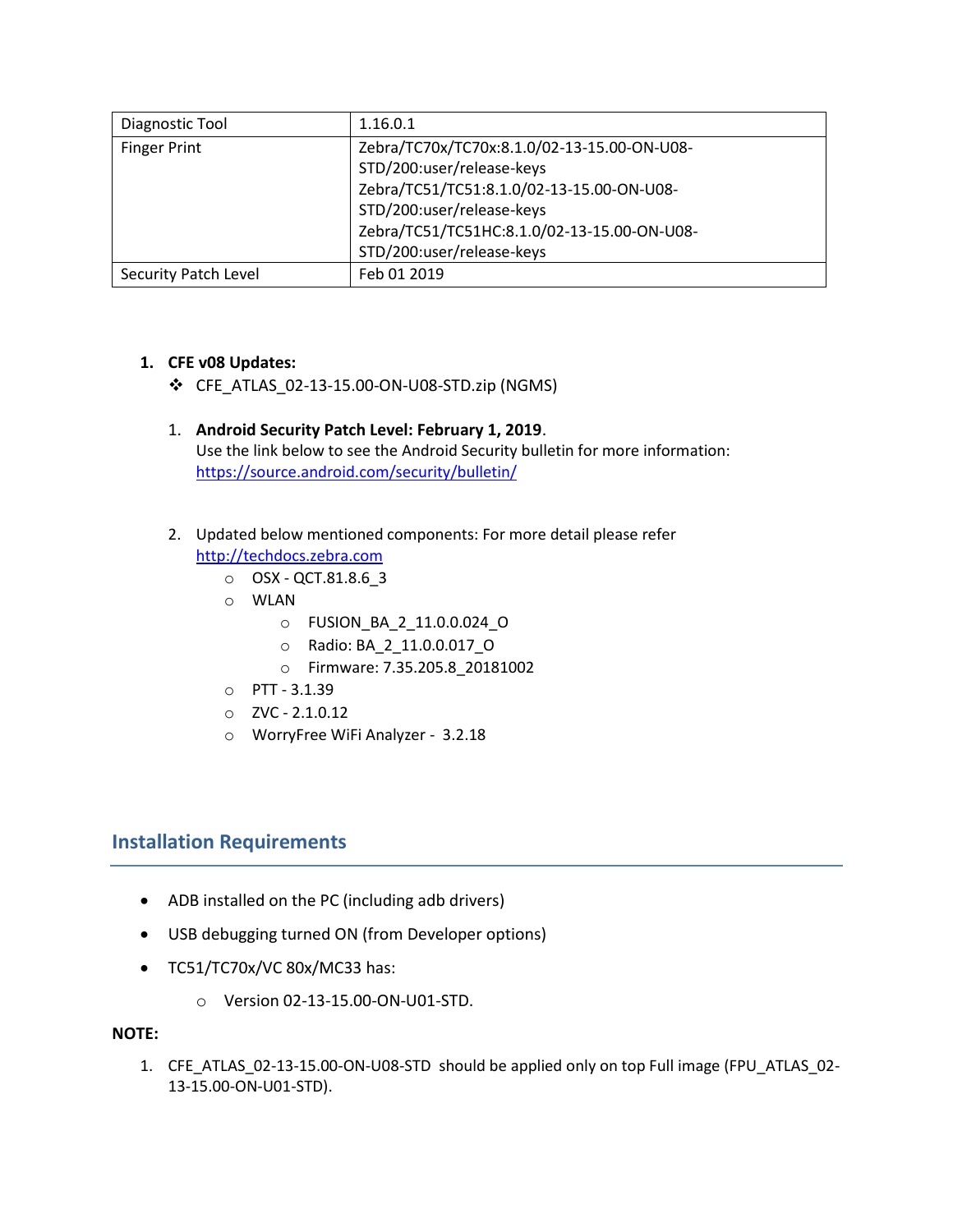2. If the current software version is CFE\_ATLAS\_02-13-15.00-ON-U08-STD then, upgrade should be performed to versions CFE\_ATLAS\_02-13-15.00-ON-U13-STD and above.

## <span id="page-3-0"></span>**Installation Instructions**

# CFE software update procedure for TC51, TC70x:

The installation instructions assume you have ADB installed on your PC (the adb drivers etc..) and your TC51/TC70x has developer options enabled and USB debugging ON. Instructions on HOW TO enable ADB is also captured in the user guide.

1. Connect the TC51/TC70x to the PC using the USB data cable or through the cradle.

2. You may need to pull down the top menu and if you see "USB for charging", touch it and then change it to "File transfers".

3. Open Command Prompt, run *"adb devices"* and check if you can see the device's serial number… If yes, proceed… if not, you will need to get the PC set up with the proper drivers or install an External SD Card.

4. You may also get a pop up on your PC (Win 7) that you will be connected as a Portable Media Player… this can be ignored.

#### ❖ Download Image

- a) CFE\_ATLAS\_02-13-15.00-ON-U08-STD.zip listed above in content section
- 5. Entering Recovery Mode
	- a. Choice 1: In Command Prompt, type *"adb reboot recovery"* and click enter.
	- b. Choice 2:
		- Reset and hold PTT key
		- When Zebra Technologies logo appears on the screen release the PTT Key
- 6. Your TC51/TC70x will reboot and put you on the Android Recovery screen.
- 7. If applying update via sideload Method

a. Use the Volume + and – to highlight, "Apply update from ADB" and press the Power key to select it for applying OS upgrade package

8. If applying update via External SD card

a. Use the Volume + and – to highlight "Apply update from SD card" and press the Power Key to select it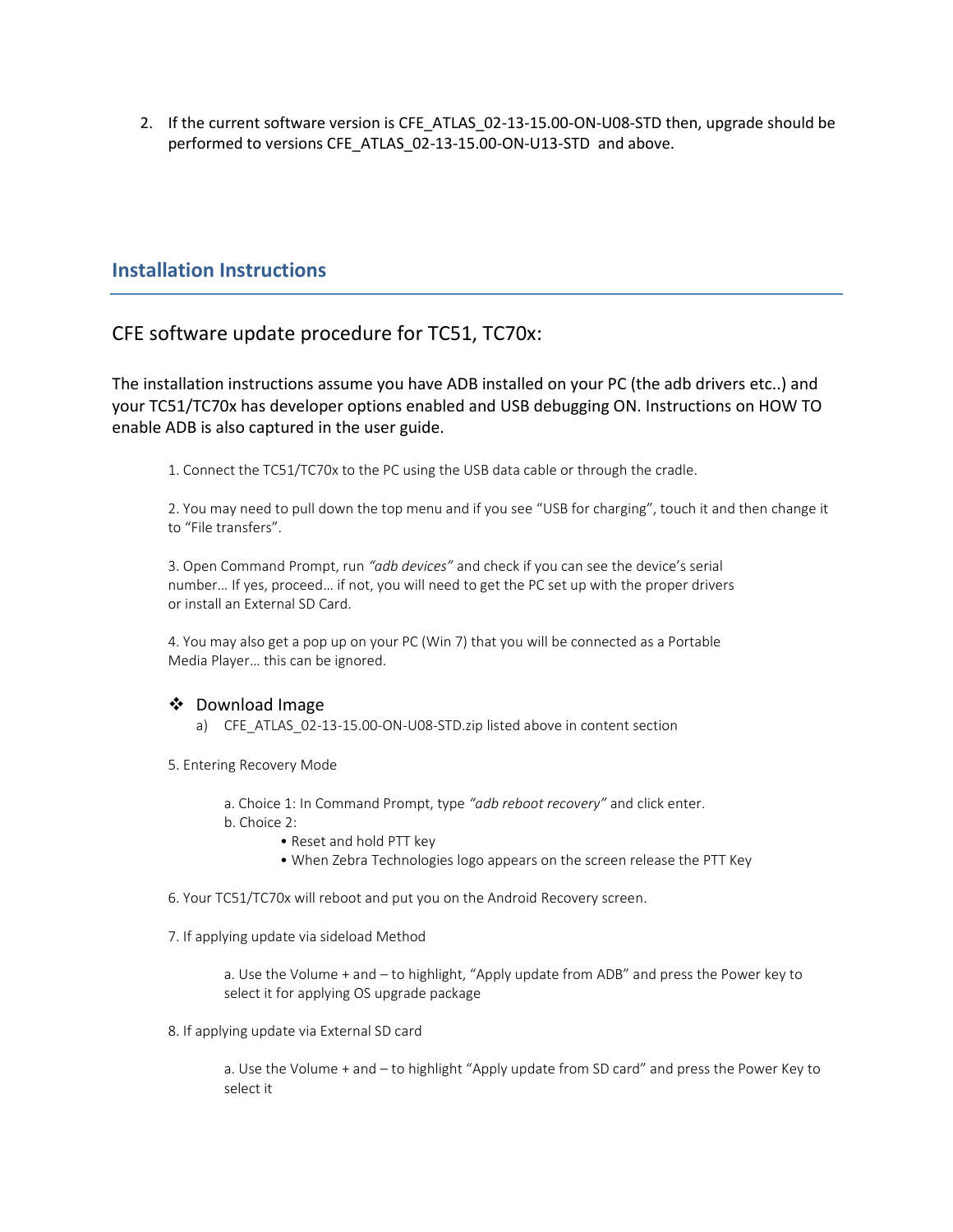b. Use the Volume + and – to highlight package CFE\_ATLAS\_02-13-15.00-ON-U08-STD.zip and press the Power Key to select it. c. Go to Step 10 once above steps are completed

9. With your Command Prompt open in the Host machine, type *"adb sideload"* command and add a space and then drag and drop the CFE\_ATLAS\_02-13-15.00-ON-U08-STD.zip file on to it and click enter.

a. Your PC screen will show files being installed and a little blue horizontal progress bar on your device will show status… and after about 6~ minutes (could be 10+ minutes if installing GMS) it should be done and you should be back at the Android Recovery screen.

10. *"Reboot system now"* is highlighted. Press the Power Key to Reboot.

- 11. At the Home Screen, we need to verify that the BSP upgrade took place and set the Date & Time. a. Go to "Settings" and scroll down to "About phone" and look at the "Build number". It should start with "02-13-15.00-ON-U08-STD release keys". Now you are on the correct BSP.
- 12. Now you are all set to use your TC51/TC70x.

# <span id="page-4-0"></span>**Device Compatibility**

This software release has been approved for use on the following devices.

| <b>TC51</b>               |                         |  |
|---------------------------|-------------------------|--|
| <b>Device Part Number</b> | <b>Operating System</b> |  |
| TC510K-2PAZU2P-US         | Android M, N, O         |  |
| TC510K-2PAZU2P-A6         | Android M, N, O         |  |
| TC510K-2PAZU4P-US         | Android M, N, O         |  |
| TC510K-2PAZU4P-A6         | Android M, N, O         |  |
| TC510K-2HDZU2P-US         | Android M, N, O         |  |
| TC510K-2HDZU4P-US         | Android M, N, O         |  |
| TC510K-2HDZU2P-A6         | Android M, N, O         |  |
| TC510K-2HDZU4P-A6         | Android M, N, O         |  |
| TC510K-2PAZU2P-IA         | Android M, N, O         |  |
| TC510K-2PAZU4P-IA         | Android M, N, O         |  |

| TC70x                     |                         |  |
|---------------------------|-------------------------|--|
| <b>Device Part Number</b> | <b>Operating System</b> |  |
| TC700K-02B22B0-A6         | Android M, N, O         |  |
| TC700K-02B24B0-A6         | Android M, N, O         |  |
| TC700K-02B22B0-US         | Android M, N, O         |  |
| TC700K-02B24B0-US         | Android M, N, O         |  |